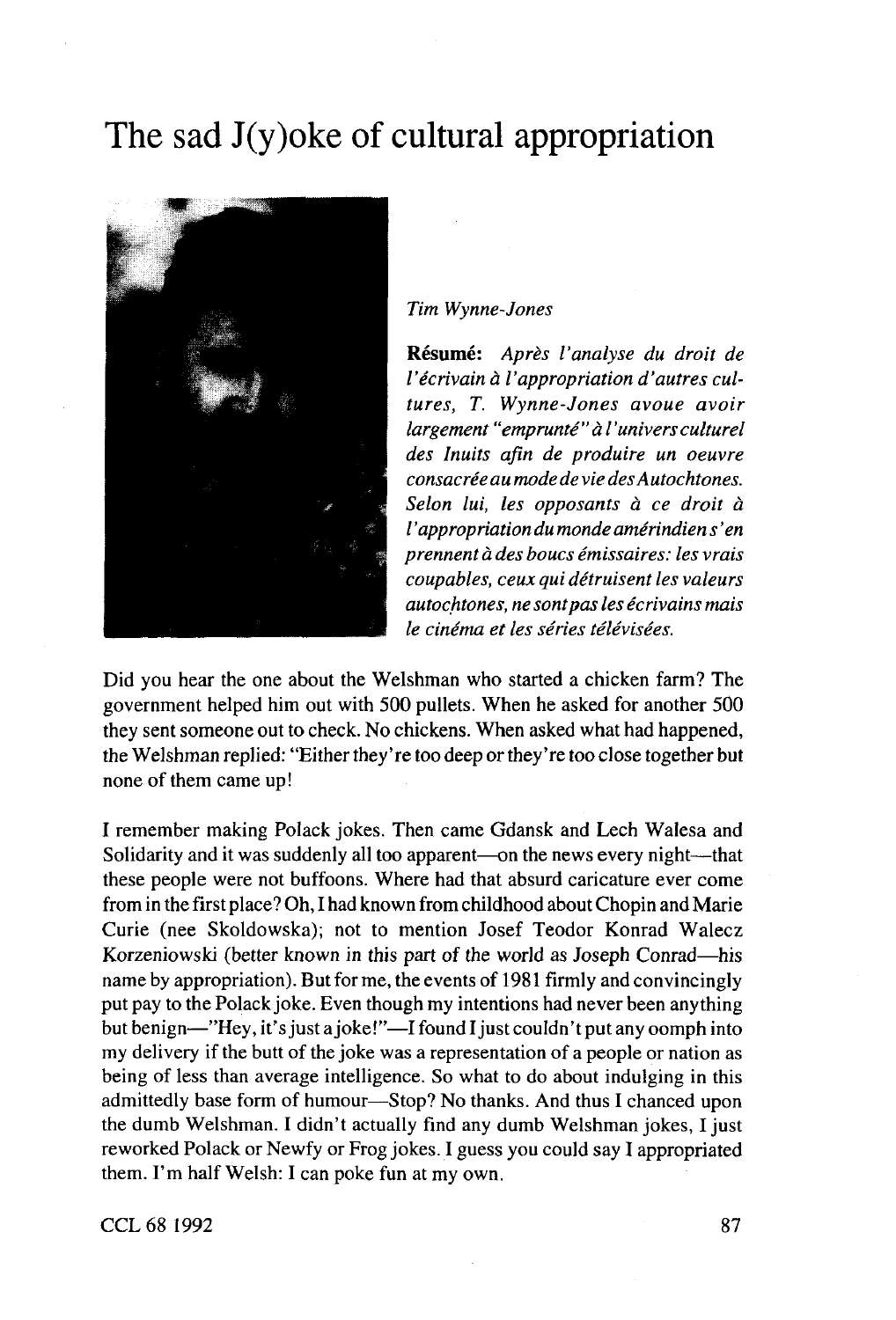The Welsh have never been characterized as being particularly stupid or particularly funny, for that matter. Indeed, they've never been known for much of anything. But then, I figure, any race that could produce the nightclub singer Tom Jones deserves anything it gets! My wife, who feels no strong cultural roots with any one ethnic group but who shares a distaste for racist humour, tells cruel jokes about Ontarions. These go over surprisingly well.

Jokes which imply that someone is playing with less than a full deck are universal. It's no big deal to switch the name of the jokee. But such humour is not the same as that which hangs on presumed racial characteristics. A joke in which the punchline turned on a Welshman's stinginess, for instance, might meet with blank stares; whereas, if I substitute a Scot, all is well. Well, actually, not—except that in my case, I'm also Scotch (50% by volume), I can get away with it. These are also my people. In what other tribe can I claim membership? Canadians, writers, socialists, the United Church—nothing very funny there. Oh, to be Jewish! Now, while I might share a Jewish joke with a trusted friend who will understand that there is no anti-semitism intended in my telling of the story, I will shy away from such jokes, even mild ones, with people I do not know very well. I live with a certain uncomfortable fear of running into prejudice where one might not have expected to find it. Best not to give it a lead in.

It's about knowing your intended audience. It's about the storyteller's intent.

There is a difference between extrinsic and intrinsic humour. It is all right for Howie Mandel to be scathingly funny about Jews; it's his birthright. It's not mine. Humour can be intrinsically useful too. In an article entitled "Excuse me! The case for offensive humour" which appeared in the magazine. *The New Republic* (May 11, 1992) David Segal talks about the disarming nature of risqué humour. "It's safe to bet, "says Segal, "That the films of Mel Brooks and Woody Alien did more to stymie anti-semitism in the past twenty years than all the wideeyed vigilance and arm-waving of the Anti-Defamation League." The anti-appropriationists in this country might give this some thought. Or have they already: accusing Emily Carr of ripping off native imagery in her paintings is pretty funny, I guess. Maybe it's the delivery...Or maybe the whole thing is just too charged with solemnity to take lightly. I once tried circulating Herman Hesse jokes, when Hesse was big with my crowd. They were pretty morose; they were supposed to be; they didn't go over so well. So I stick to Welsh jokes, such as they are. I can live with this.

What about blonde jokes, then? Could this be an example of a joke type that is so obviously without any grounds in reality that it can be told with equanimity? (Do they even have blonde jokes in Sweden?) Lawyer jokes are okay too, I guess, because *nobody* likes lawyers. Mind you, if they ever took umbrage in a big way, they'd be a dangerous lobby group.

Which brings up the question of power. It seems that it's okay to make fun of people in power. I sat in an audience in Ottawa lapping up Rick Mercer's *Show me the button and I'l l push it,* a killingly funny one-man-play which includes a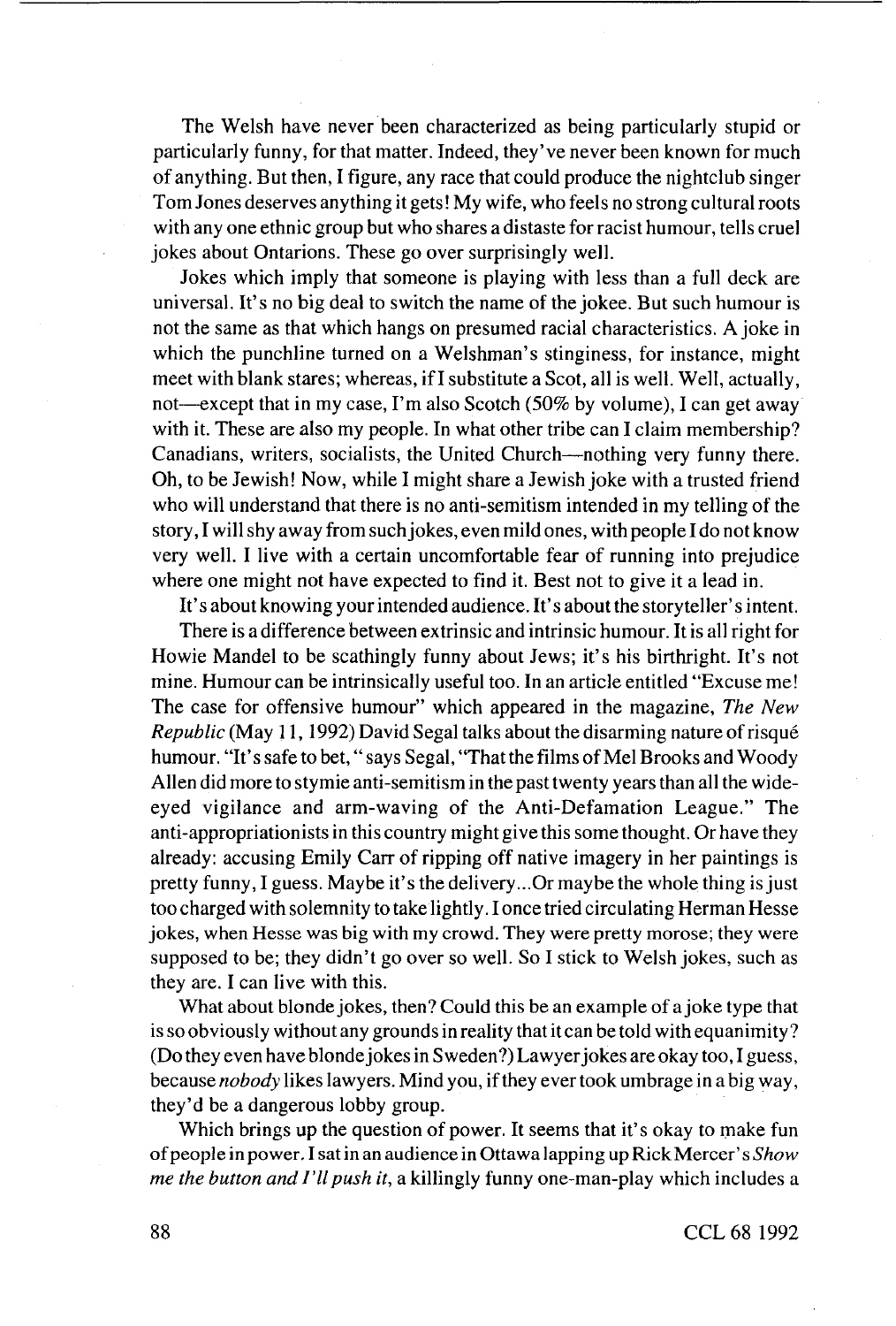frontal assault on central Canada—Ottawa, especially. We Ottawans loved it: we could afford to love it, because: (1) it certainly wasn't *me* Rick was lampooning and (2) he's from Newfoundland, so it's kind of tit for tat and anyway (3) we're in power so we probably deserve it. Similarly, I can accept a WASP joke levelled at me because, ostensibly, "we" are in a position of dominance and realize that those clammering to share our power need to let off steam. After all, it must be hard being on the outside of all this glamour and prestige. Now I'm not really a WASP, myself, I'm a WCP but—Hey, a joke's a joke. I can accept jokes about men from feminists too, because, again, us men have so much power, especially us white men. Besides I'm getting used to it. A study done in 1988 revealed that out of 1,000 TV commercials in which one of the characters was made to look bad or silly, in *every* case, the butt of the humour was a white male. It comes with the territory. Interestingly, in my particular territory, publishing, women hold a great deal of power: my publisher is a woman; nearly every editor I have ever worked with has been a woman; and Anna Porter is, arguably, the key figure in all of Canadian publishing. But still, I get the joke about being from Ontario, white and male. And I can live with it. I don't think that's what's bothering me. But I am bothered. Part of what bothers me is that it's not expected that I should have anything to be bothered about. With all this power of mine, I mean.

About power: teaching a writing course some years ago in Kingston, I found myself having a beer with the poet Di Brandt and a self-assured young black writing student with a gold earring. It turned out that he had sent several stories to Women's Press under an assumed (female) name and had been published. Di, an ardent feminist, was appalled. The young man defended himself: he had grown up poor and black in Brazil; he knew all about being in a minority group more than one—and felt he had every right in the world to take his advantages where he found them. The argument went on and on; I only listened; I wasn't sure how I felt about any of it. I tend to respect rules. For instance, if a competition is open to children twelve and under, then a sixteen-year-old has a decided advantage. But in this case there was no advantage to being a male, was there? And besides, I think in this case, there might not have been a specific rule saying "no men need apply" but only the assumption that none would. Something, however, did bother me about the quarrel: the question of quality never came up. Were his stories good? More importantly, did they *speak* to women? Did the writer connect with his audience?

I think these issues: intent, audience, power and quality are all inter-related in the context of cultural appropriation. I think also that maybe one should not let a perfectly good beer go flat over any of this.

An article in the *Globe and mail* lit the fuse which led to the latest imbroglio in the cultural appropriation skirmish. It was claimed that the Canada Council seemed to be making its granting policy coincidental with a position rejecting appropriation. This was refuted by both the director and the head of the Council's

CCL 68 1992 89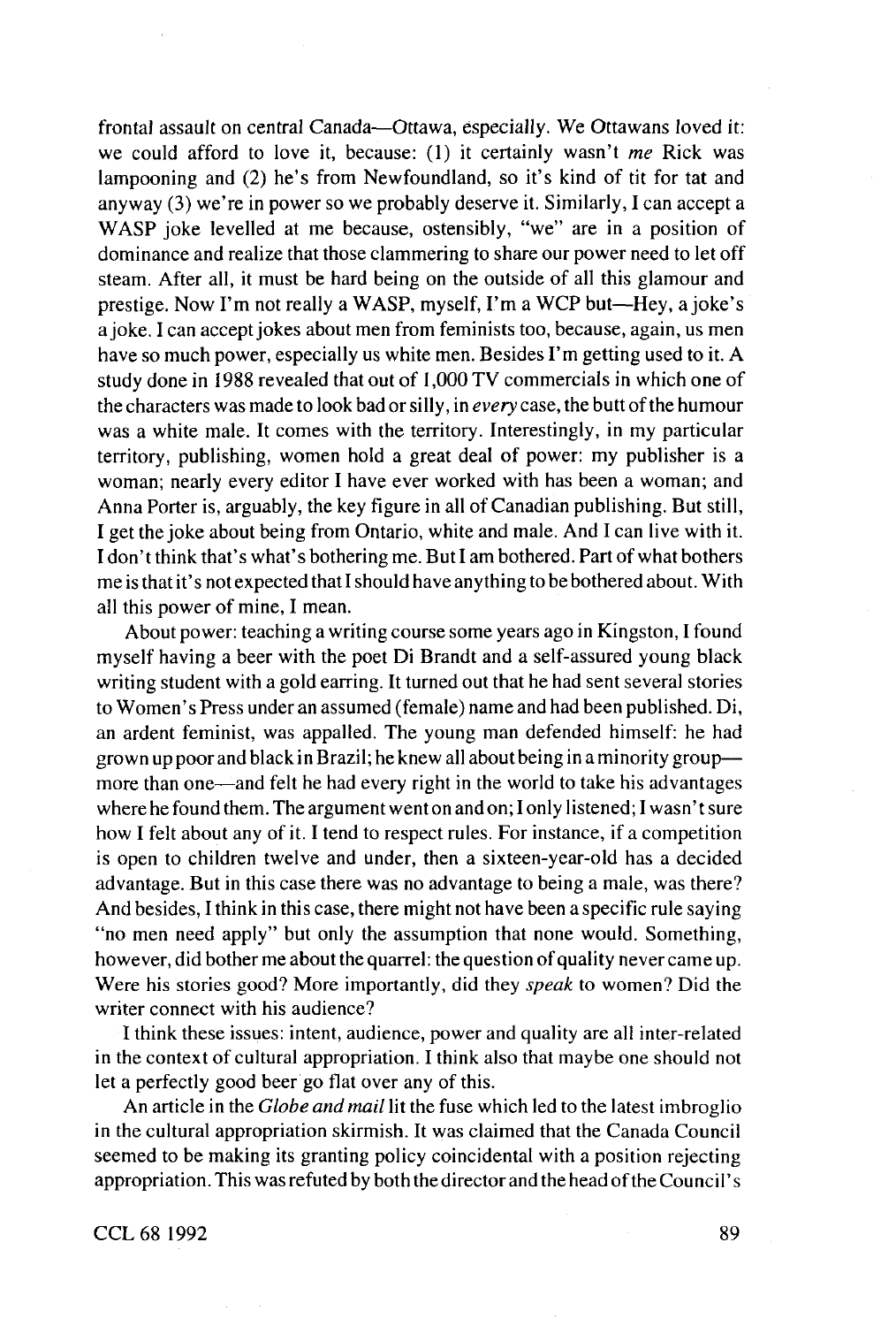Arts Awards Services but the wild rumpus the incident created has not entirely laid down and died. Robert Enright, in the spring issue of *Border crossings,* identified the furor as "a warning shot fired across the bow of the old frigate, H.M.S. Kulchur."

The politics of cultural kleptomania is not, it seems—at least, I have not heard anything so far—aimed at actually producing legislation meant to gag artists. The Canada Council fuss centred on whether an arts granting bureaucracy should even be considering debate on such an issue let alone formal guidelines. But what I am most concerned about personally, at this point, is that the Anti-Appropriationists are but one voice in the larger Politically Correct movement, if it can be called that, and the voice of this mother of all moralities is reminiscent of a voice I cannot quite shake: the insolent, abusive, hectoring voice of one Senator Joe McCarthy. Now there's someone who did not have a sense of humour! It's a far-off kind of voice, to be sure, and certainly I have not heard it's like in this new turmoil—Hey, we're Canadians. But if I try to imagine how a country could ever fall prey to such a posturing scoundrel, I have to wonder if it started innocently enough, like the politically correct business, and got bigger because, gosh, a good, moral person doesn't like to complain. It isn't me they're talking about; we're in power, we probably deserve it.

There is a certain troubling irony about comparing the shrill voices of the politically correct to McCarthyism, as James Nadler points out in the summer issue of *Actrascope* (the official publication of the Alliance of Canadian Cinema, Television and Radio Artists). His essay entitled "The Left moves Right" suggests that in issues of political correctness the Left are not above their own brand of pressure tactics. Righteous indignation and finger-waggling are one thing. Are there to be new-age witch hunts? Whatever one's political stripe, it is reasonable to say these are not liberal times!

Nadler's essay expressed a personal point of view and was not meant to be the opinion of ACTRA. The Writer's Union of Canada, to my great annoyance, as a member, does have an official point of view, a motion voted upon at this summer's AGM. It apparently represents a watered-down version of a motion put forward by the Racial Minority Writer's Committee of TWUC. I have not seen the original motion but in the new one such phrases as "cultural appropriation" have been diluted to "cultural misappropriation" so that other member-writers who might frown about losing their "freedom of expression" in order to be "responsible" and "accountable" need not worry a whole heck of a lot. This tokenism irks me but it is more sad than reprehensible.

If I have a credo I would say that, in a profound way, I deplore writing which is immoral, unethical, pornographic, or malicious. But I have little truck with those who feel they can define *for me* in any kind of ultimate way what constitutes a breach of these decidedly abstract notions. Part of my job as a writer is to be responsible for my actions and to take the consequences if I am not. There are legal guidelines on what constitutes plagiarism. Are these laws to be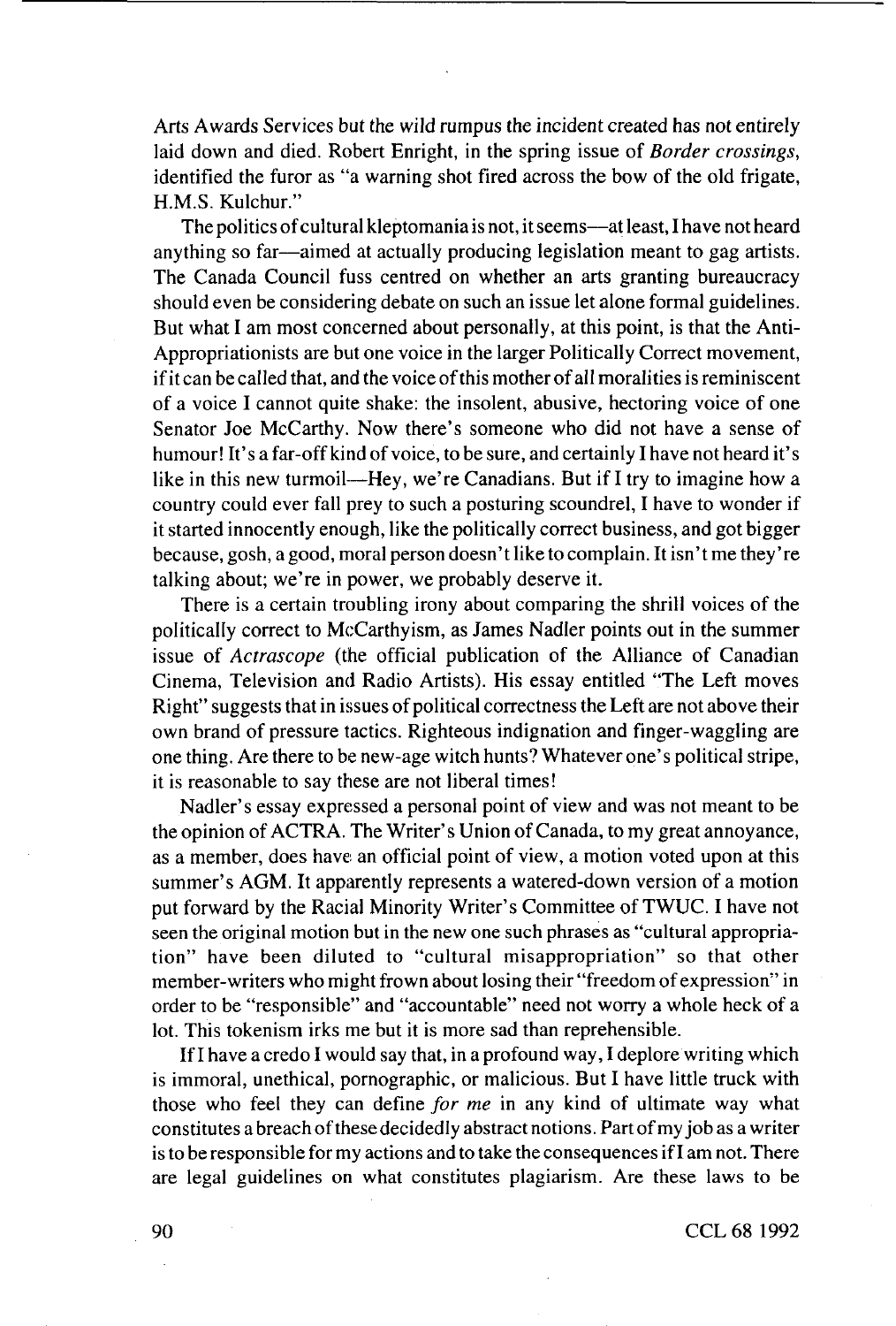strengthened to include the telling of tales from a culture not one's own?

It is a rare day indeed on which I dare consider laughing about the issue of cultural appropriation. The players in this game are not a particularly funny bunch. It's a volatile subject and difficult to comment upon with impunity. I feel that my rage towards this form of censorship—for it is certainly that—requires my urgent attention; it also requires tempering. That's why all this unbounded hilarity; well, what a Welshman thinks of as hilarious.

I am plagued with doubts: why this rage on my part? I have not been attacked personally. Not yet. I once was criticized for having whipped off a novel, but I' ve never yet been accused of having ripped off a novel. And yet it is there: this guilt by association, paranoia. I want to say "Alright, have it your way! In my next novel all the characters will be white males in their forties with lower back pains who live in the woods of eastern Ontario." But actually, that idea has a certain Ira Levine cachet to it and I'd hate it if anyone else stole the idea. Would I hate it less if the person who stole the ideas was, let's say, an Ojibway woman?

And as for being a writer for children—what gives any of us the right to appropriate the voice of this largest of all tribes! It depends, I think, on whether you feel that you are merely writing for children as an audience or, writing for children in the sense of representing them. I fear there are people, nice people no less, who feel they write for children in this latter sense. These folks probably use age-appropriate language and talk about what subject matter the average "eight-year-old" can digest. I've never had the misfortune to meet an average child, thank God. There's good reason to think such writers should be dealt with harshly: maybe made to live on Welsh cooking for a week. But no, they'd only come out even more bland than they already are and they'd keep writing so called appropriate material anyway. *No real literature should be appropriate, but rather it should be challenging and the two things seldom go together.*

All of which brings me to another issue for consideration along with intent, audience, power and quality—who one is writing for. This, to me, is perhaps the most important consideration. A writer, I feel, represents in his opinions a constituency of one. Is this just another white, male ploy for getting off the guilthook? Well, listen to playwright, Tompson Highway, for example, on the subject of cultural appropriation. "Fuck the controversy!" Highway has been quoted as saying (thus seriously jeopardizing the chances of a children's version of *Dry lips oughta move to Kapuskasing).* "I am totally and utterly against indoctrination of any kind," he continues "As a writer, the whole process of writing is so hard ... I wouldn't dream of telling anyone else what they should write about." Could this be a native voice speaking? Yes and No. Tomson Highway is a native but he is speaking for *himself not* for *his people.* Indeed, there are those among his people who are not at all pleased at the fact that he is presently writing a screenplay based on one of W.P. Kinsella's stories. Kinsella (white) has long been at the centre of this controversy over voice appropriation because of his portrayal of life on an imaginary reservation in Alberta. I suppose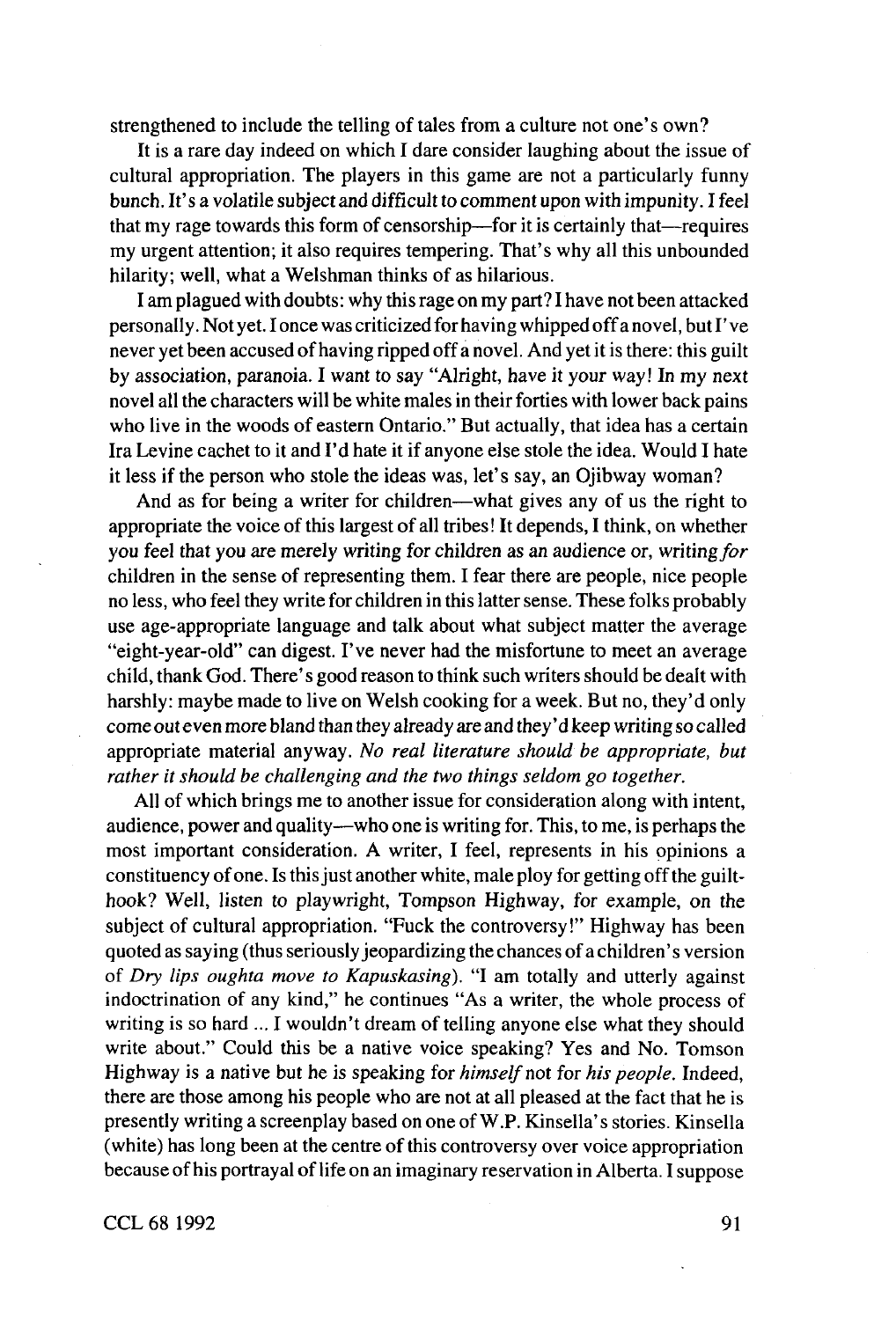the principle at work here is that Kinsella is trespassing on that reservation. And Tomson?

When I write, I speak for me, not white people or the middle class or men or even the Welsh (who wouldn' t understand anyway unless I peppered every word with extra "L"s and spit on them.)

Donn Kushner has said: "I know of no writer who wants to speak for another culture but plenty of us want to speak *about* other cultures of fellow human beings." (I quote this from the Writers Confidential section of the September issue of *The Writer's Union Newsletter* with the author's permission.)

So here's the confession. Once upon a time, I wrote the book and libretto for an opera commissioned by the Canadian Children's Opera Chorus. It's called A *midwinter night's dream* and all the characters are Inuit (except for a seal who likes to play cards, cribbage particularly, though, understandably, she finds herself playing a lot of solitaire.) I did indeed appropriate Inuit myth and contemporary Inuit social and cultural concerns in the creation of the narrative, not to mention setting the tale in a fictional arctic community. I scattered a few wonderful sounding Inuktitut words and phrases throughout the opera and one wonderful poem. I' ve never been north of sixty in my life. To make matters even more blameworthy, the composer, Harry Somers, borrowed from Inuit musical traditions in writing the score. At one point he has a small chorus attempt to imitate the sound of throat-singing. The result is quite extraordinary.

We both, obviously and blatantly, indulged in cultural appropriation. I can see where this could lead to a problem. A lot of people, upon seeing the opera said to me afterwards: "You' ve said it all! Now I know everything I' 11 ever need to know about the Inuit people and so I won't have to bother looking at those prints anymore or even caring about them. Thank goodness." Well no, actually nobody said anything of the kind. And in truth, my book and libretto are in many ways probably about as authentically Inuit as Gilbert & Sullivan's *Mikado is* Japanese. I cannot speak for Mssrs. G. & S., but I know that my intentions were entirely honourable. My theme was the preservation of one's culture: I picked a culture with a better track record than my own. I am deeply fascinated and impressed by the North and the people who live there. Or does that sound too patronizing?

My shaman starts the opera singing:

Shi kin 'e luk! Winter darkness. Aiyee, how the wind bites, How the northern lights Murmur like a baby In the belly of the night.

How thrilled I was to find a word for "winter darkness." And oh how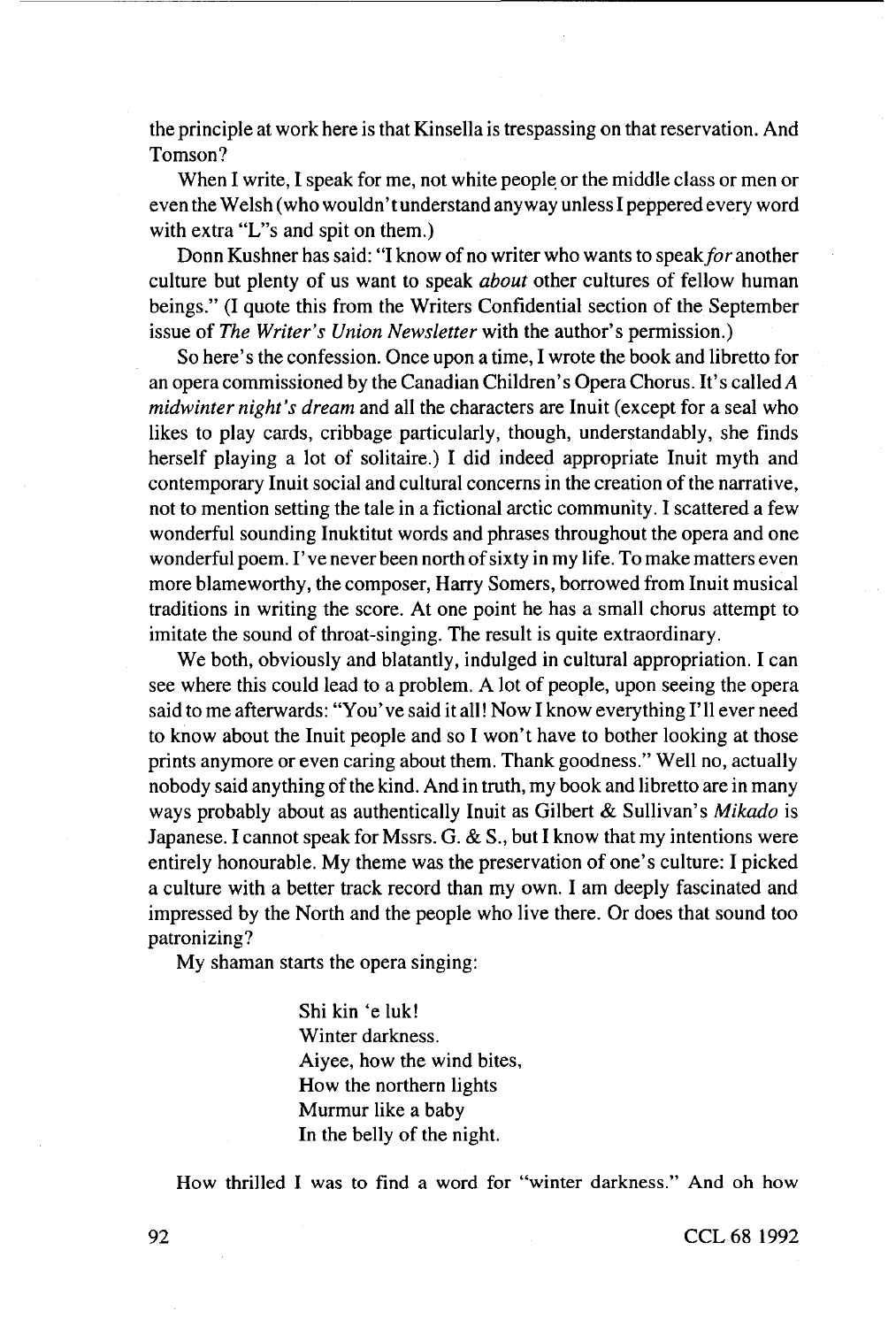beautiful is the description of the northern lights murmuring in the belly of mother night. Whatever anonymous storyteller first described the northern lights this way, his or her words are only to be found in document form now. If I have plundered a culture to write my opera, I had to dig pretty deep in a research library's shelves to find this gem. Or maybe it is a description a lot of Inuituse; I don't know. How about this comment by another northerner: "Once I was in the South. Oh, I did not like it. So many people in the train station, moving like maggots on rotten meat." Pretty good stuff.

But I have transgressed further than that in A *midwinter night's dream.* I have used one whole published poem written by an Inuit, Mary Panegoosho, which I found in a book entitled *Paper stays put* (Hurtig Publishers). "Morning mood," according to Robin Gedalof, the editor of *Paper stays put,* is considered "one of the best known contemporary Inuit poems and no collection of Eskimo writing would be complete without it." I'd go further and suggest it should be in every school poetry anthology.

Here is the first verse from Panegoosho's poem:

I wake with morning yawning in my mouth, With laughter see steaming the tea kettle spout. I wake with hunger in my belly And I lay still, so beautiful it is, it leaves me dazed, the timelessness of the light.

My character, Eva Padluik sings this to her friend. Jimmy Moonwok, who is bored—he has just returned from a trip to Edmonton—to remind him that there are things even more wonderful in the world than Star Wars or The West Edmonton Mall.

Like myself. Harry Somers was enchanted by this poem and his setting for it is exquisite. I only wish Mary Panegoosho could hear it.

After exhaustively trying to find her to get permission to use the poem, I included it anyway with an appropriate credit in the program. In each of the three productions of the opera, to date, I have tried to make certain the credit appeared.

This then would seem a perfect case in point of the native anti-appropriationists' cause. Would I have taken this liberty with the poem of a white writer? Is part of the point the anti-appropriationists are making that their work is not protected as effectively as white artists and therefore is open to such misuse? Is it misuse? Is not the context, the intent, worthwhile? Is it enough for me to say that I thought long and hard about the moral implications of this business and decided it was worth bringing Mary's poem to a larger audience. (Which is really a joke considering the limited audience this opera—or any contemporary opera-will ever reach!) Is this just a typically white European attitude to art, for it is certainly true that this kind of stealing has a long and illustrious tradition in our literature. Is it worth saying in my defense that this poem represents only a moment of the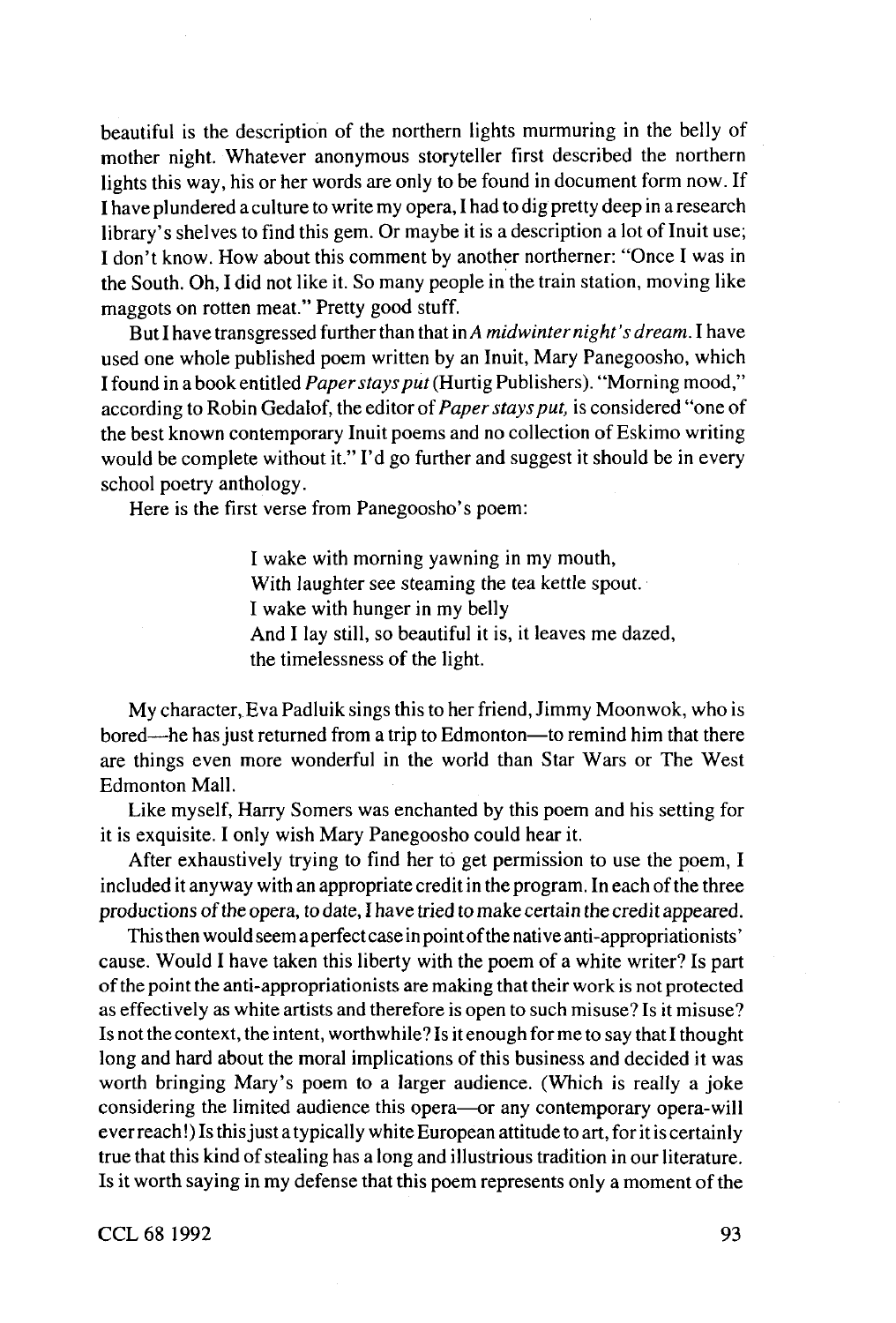piece—although a beautiful moment—and that, for the most part, the opera deals with universal themes: the return of the prodigal son; the old ways versus the new ways; and the ritual of coming of age. Matters which deeply concern me? Is it worth claiming that I have resolutely painted the people in this story as warmly human and heroic? Or is that too patronizing?

Paul Simon was widely criticized by the cultural appropriation people for his Graceland album which, incidently, introduced the world at large to King Sonny Ade, Ladysmith Black Mambazo, Tao Ea Matsekha and a whole lot more African musicians and musical genres North America gobbled up, hungry for new sounds. Those groups didn't do too badly from it. Strangely, nobody kicked up much fuss when Stevie Wonder came back from Jamaica a few years earlier and enthralled us all with, what for most of us, was something we hadn't heard before called reggae. Maybe the times were different. Or maybe it was because Stevie was a "brother."

The truth is, I approach this whole subject with trepidation. Am I confusing my own personal paranoia for something larger? Or am I upset because nobody has actually ever cared enough about A *midwinter night's dream* to censure me and I feel left out? Paranoia, by definition, is a kind of dippy form of a superiority complex after all. Can this simply be passed off as another white, middle-class, male delusion of grandeur? And am I trying now to pass this off as funny because maybe what I have done is wrong?

My bad temper about this subject provokes me to mockery which is—dare I say it—inappropriate. For my own anger is the flipside of that red hot coin which is the currency of some native cultural activists, certain feminists, and apologists for a variety of minority groups to whom I feel, otherwise, a very genuine solidarity and towards whose concerns I am most unused to being at odds.

I am certainly cranky about all of this. If, however, my voice comes off sounding scornful of those who feel their culture is being yanked out from under them, then I have failed terribly, for that certainly is not my intent. I may be cranky; I feel threatened. But to strike a derisive stance would be to ignore or, worse, disparage, the much greater threat felt by those writers who, already marginalized, insist that their rights are endangered by this cultural poaching.

Here is the nightmare. Native culture in this country is on its death bed. The muscular plays of Tomson Highway, the powerful imagery of Bill Reid, the gorgeous music of Kashtan, the fine poetry of Mary Panegoosho, the stories of Maria Campbell gathered up from *mom tune ay chi kun,* "the sacred well-spring of stories," the mind, are just the last gasp of a dying culture. In the nightmare, the natives who cry out "stop stealing from us" are really crying "Murderer!" And, nightmarishly, in their rage they've drawn their knives on the wrong suspects. Perhaps I have stolen something. But I still cannot concede that I or W.P. Kinsella or Joan Clarke or Emily Carr have done the natives of this country a disservice. With varying degrees of talent and sensitivity we may even have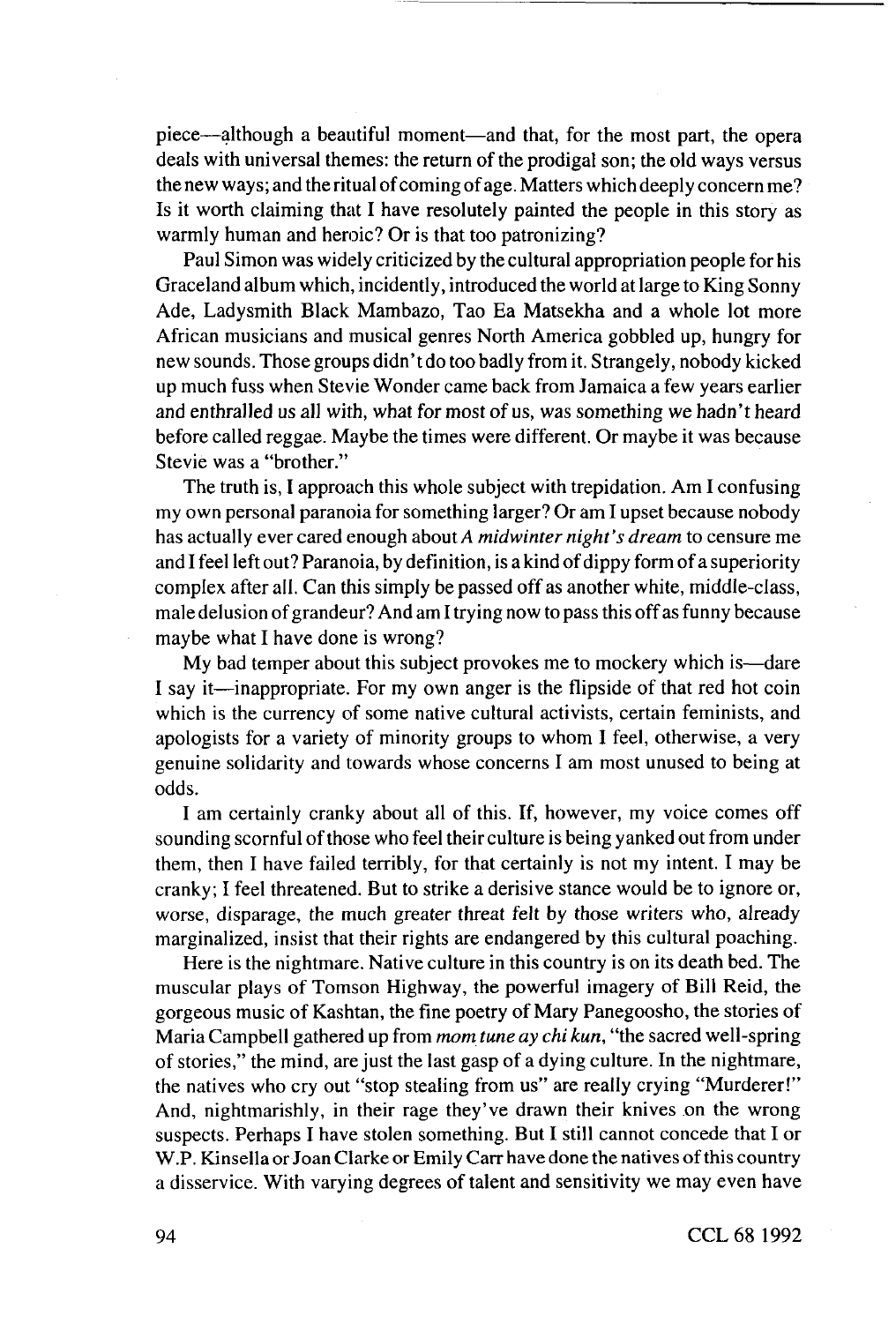opened a few bleary white eyes. Daniel David Moses, a native poet and playwright has likened Kinsella's stories to "a bad ventriloquist's act;" be that as it may, Silas Ermineskin and his fellow characters are not portrayed as dummies.

I want to rail at these people: "You want a real villain? Round up: Beverley Hills 90210, Family Matters, Jeopardy." These TV programs say absolutely nothing to or about native culture, to be sure, (or my own culture, for that matter) but beamed, through the wonders of satellite technology, into an increasing number of northern communities, they say in no uncertain terms: *this is* What It's All About. These shows are not stealing native culture—from their point of view, who'd want it!—but in their glossy, seductive way they render its myths and legends boring and meaningless. They banish the Old Stories to Nowheresville. And not just native myth and legend—*all* myth and legend. The new sweat lodge is a bar in Boston. The new altar is The Wheel of Fortune. The new peace-pipe is the videocam handed around so we can all have a good laugh at ourselves. TV says to all of us who cling to the notion of tribal lore and nationhood and the story of our people: "get a life—take the Pepsi challenge."

Funny bit of synchronicity: a friend just phoned and when I told him I was writing about cultural appropriation he thought I meant American appropriation of Canadian culture.

On a recent trip to the Northwest Territories with Peter Gzowski I couldn't help noticing this cultural death, asphyxiation from the airwaves, even while extraordinarily creative and hardworking people, native and white, worked to resuscitate the corpse. Native broadcasting has been about as successful as most local cable access stations in the south. The complaint of the viewer: "It may be us, but it ain't Hollywood."

Every child in Fort Providence, where we were staying, took Slavey Language classes every morning. This should be good news but I couldn't help noticing it was really only a reflection of the fact that the language is no longer being uniformly handed down from one generation to the next. Why bother. I mean, how good is Hulk Hogan's Slavey?

Here's a chilling fact: it is estimated that of the 53 native languages extant in Canada today only three will survive into the next century. And with the language die the stories. And it won't be because I included Mary Panegoosho's poem in my opera or, some other white guy—let's say James Houston, for example—had the gall to imagine being inside the head of Tikta'liktak marooned on an ice flow resigning himself to death and then resolving to live despite everything.

Can I relate to this kind of remorse? Dare I, for instance, equate my own dread and frustration at the conquest of Television and the end of literate culture? Television, a medium which I can barely tolerate, picks over the bones of literature looking for suitable "properties." And the Hell of it is that we writers kind of *long* to be plundered and have one of our quaint print-medium artifacts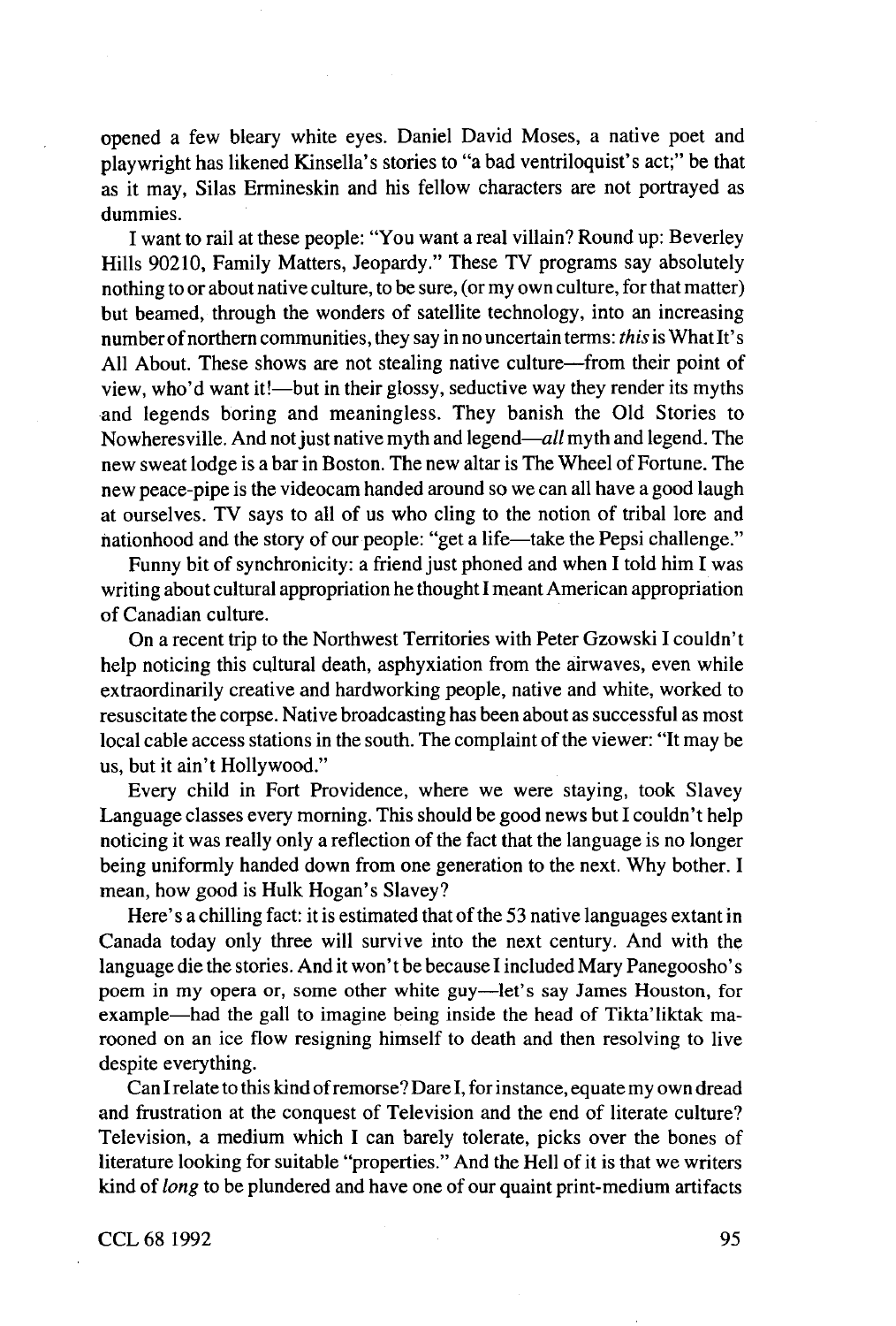made new—brought to living colour—by these conquerors who speak so glibly in a strange tongue but are so eloquent with cash. When I holler "Where are the true stories in this trash pile of broadcasting!" am I really saying: "Here, you wanna buy some really good stories?" And is that what the natives and feminists and minorities are hollering too? "Me, me—have I got a story for you."

*And they do.* Beyond the politics there are great stories to be told. I'm not against the hollering if that's what it's all about. Besides, every new batch of artists bangs on the doors of the establishment and throws rocks through the windows. I just wish the name-calling and abuse was hurled at the right establishment. Get your bad guys right!

It's hard to get published; hard for anyone, these days. In the children's book world, there are more than ten times as many books published as there were when I arrived on the scene almost twenty years ago; however, the number of children's writers has grown a hundred fold. But I would go so far as to say that at this point in time a native writer has a *better* chance of being published than a white writer in as much as he or she has a better chance of being read intently even if it is partially for conscience-soothing ulterior motives. As an acquisitions editor for Red Deer College Press, I am always looking for a wonderful new story and a wonderful new voice. I'm sick to death of masochistic Christmas trees and enviro-friendly leprechauns; Princess Crystallina charmed her last prince ages ago, as far as I'm concerned; and Bobby Dinosaur's loose tooth fails to matter to me anymore. Who better to tell us new stories than new voices. I want to say, "We're listening."

I think it is also reasonable to say that most publishers in this country would think twice about publishing a book about an ethnic minority unless it was written by someone of that group. It would have to be awfully good. *The chill has set in.* If Jan Hudson's *Sweetgrass,* for instance, came across my desk today, I ask myself, would the quality of the prose, the obvious *honesty* of the writing, win me over; or would I be swayed by the political issue of her "otherness?" I truly believe, perhaps naively, and for better or for worse, that this is the prevailing spirit of the times in the arts in Canada. Perhaps the hew and cry is paying off? Perhaps, what is bitter for those who feel marginalized by the predominantly white culture in Canada is that it's too little too late. Or perhaps it's too much like charity?

I cannot address this problem dispassionately or entirely rationally. I am not a political animal. And while it is in the political arena that cultural appropriation has been identified and vilified, it is, I think, at root, an issue of Story: whose story is this anyway?

It comes to me now that in some small ways I have suffered abuse as a cultural poacher. I was in Halifax on the publicity trail for my novel *Odd's end* which takes place on the south shore of Nova Scotia. My first stop of the day was at a radio station where my interviewer could not have been more happy to see me, he fairly gushed with enthusiasm. He had loved my book and was down-right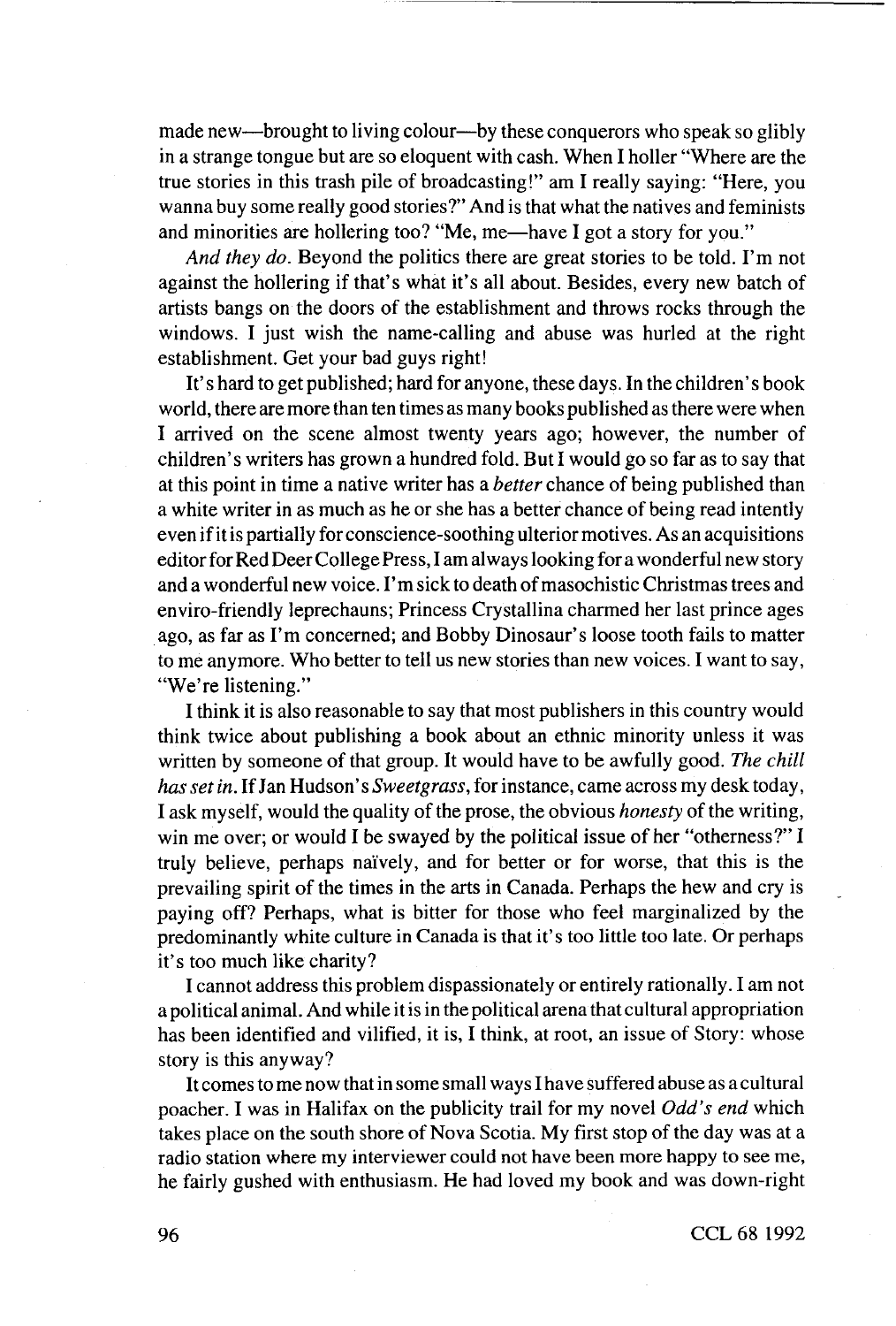proud of it. The taps got turned off pretty quickly, however, when he learned I was not a native Nova Scotian—that I had, at that *time, never once visited Nova Scotia.* He turned cold and could scarcely conceal his newly-minted wrath. What bothered me was that this man, from the outset, had not shown the slightest trace of scepticism that I might be a fraud or that I had written with anything less than "authority" on my subject—that is a writer's job, as the name implies. Had he been suspicious, found the book lacking verisimilitude, then his disapprobation would have seemed, if no less painful, at least deserved.

Then there was the time a host of mine in Victoria almost threw me out of her car when she learned that I was not a fan of the jazz saxophone player, John Coltraine. One of my characters in a novel had been quite a fan of Coltraine and she had just naturally assumed that I was too. Considering that there was a psychotic killer in the same book, I wonder what else she naturally assumed?

In each case it was assumed I had acted impudently. Are these examples petty? I suppose so. I guess it's just that writers have always claimed to be what they are not. And audiences of every stripe, I guess, have their sacred turf.

What is the writer's purview? The best short story I've written. *Whatever happened to Baby Roo?* is told, in the first person, from the point of view of Dulcie Sutcliffe, an aging female librarian. I *know* Dulcie Sutcliffe better than I know my own self. Will there come a time when I would have to show a proofof-menopause card to pawn such a story off on an unsuspecting public? How stupid do we take our readers to be?

Is a man just his sex? His skin colour? His faith? Natalie Babbitt has said, somewhere, that "...we do not come into the world but we come out of the world." I think she means we are what we encounter and how we interpret it. When we can see this, she says, "then we can flow, grow, evolve in the growth and evolution of the universe of which we are a functioning organism." The notion of writing (only) about what you know seems to have achieved wide prominence in the last three or four decades. It's lucky Shakespeare never heard about it.

No writer worth his/her salt makes decisions of voice lightly. And there is always this paradox in fiction: acharacter's voice is never the author's/is always the author's. The closer to home, geographically or ethnically, one writes one's fiction the more chance there is of writing "authentically," perhaps. Then how to explain *The remains of the day* by the British novelist, Kazuo Ishiguro. It won the 1989 Booker Award and is an extraordinarily cunning and assured vision of the British aristocracy during the second world war. Ishiguro—is that a midlothian name, perhaps? And how to explain Michael Ondaatje's Toronto of the forties or Bram Stoker's Transylvania, not to mention Lewis Carroll's Wonderland: these are all extraordinary evocations of place and time, each in its own way, and all are based on other than first-hand experience.

Writers imagine. Some only do it for money, maybe. But most of us go to great pains to say something that might have some real value. We fail a lot of the

**CCL 68 1992** 97